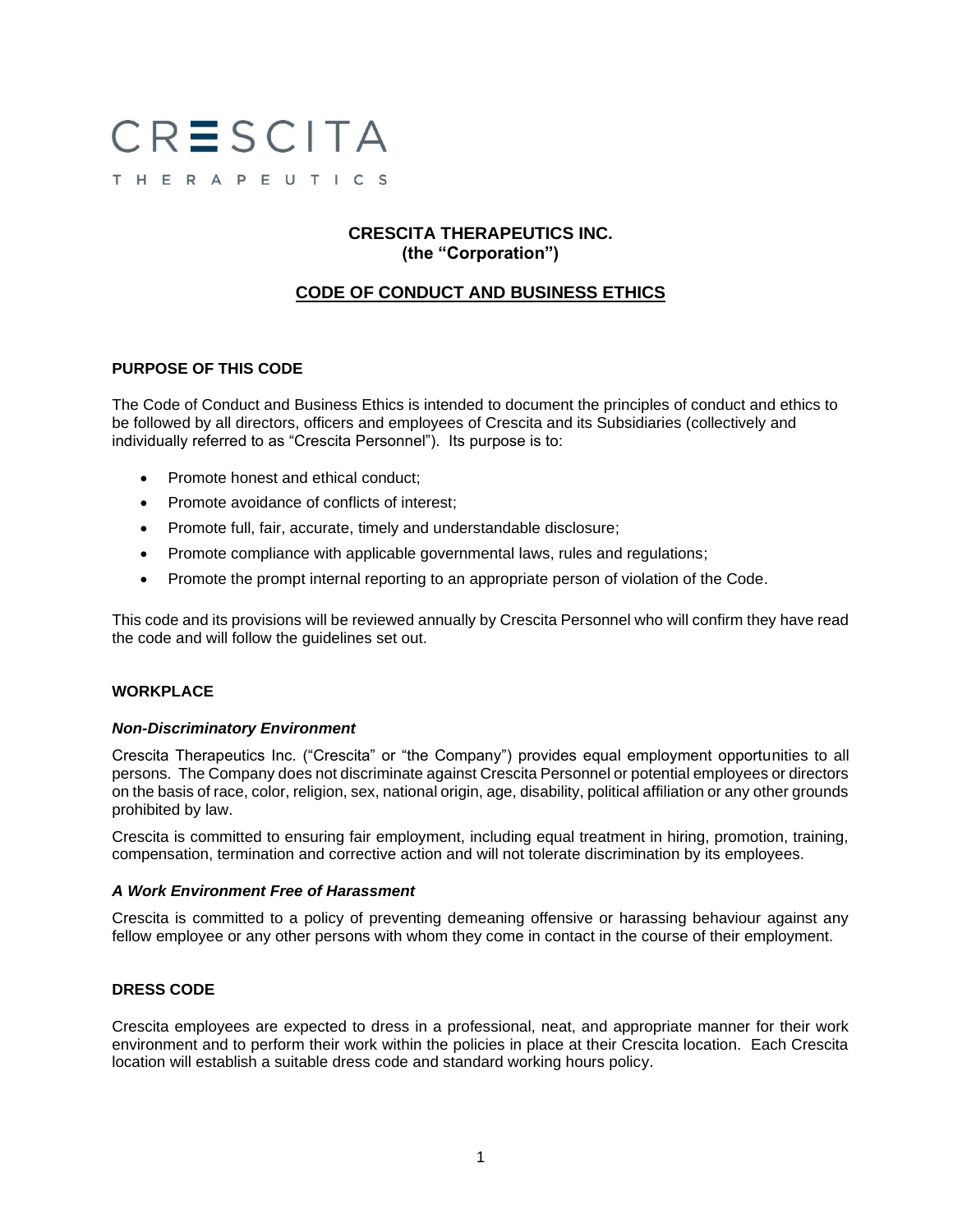## **HEALTH AND SAFETY, ENVIRONMENTAL**

#### *Environmental*

Crescita is committed to sound environmental management. The Company meets or exceeds all environmental legislation, regulations, permits and licenses. Crescita is committed to conducting business in a manner that minimizes any adverse effects of its operations on the environment.

#### *Health and Safety*

Crescita makes every effort to provide a safe and healthy working environment. The Company has adopted a Health and Safety Policy, which states that Company's programs meet or exceed industry standards and applicable government codes, standards and regulations. Inspections are conducted by the local Health and Safety Committee to ensure compliance with the standards and regulations.

#### *Information and Communication Systems*

All electronic and telephonic communications systems and all communication and information transmitted by, received from, or stored in these systems are the property of Crescita and, as such, are to be used primarily, if not exclusively, for job-related purposes. Any personal use or use for non-Company business is subject to this policy, and must be incidental, occasional and kept to a minimum. Management has the right and the duty to control the company's electronic communications systems and their use.

All original messages and information generated on or handled by Crescita's electronic communications systems, including back-up copies, are considered the property of Crescita.

Crescita reserves the right to monitor the contents of electronic communications to support operational, maintenance, auditing, security and investigative activities. Management reserves the rights to access, monitor, and disclose all messages for all purposes, including those subpoenaed for court cases.

Use of the internet should be primarily, if not exclusively, for job related purposes. Crescita employees are prohibited from using internet access to stream audio and video and video due to the significant use of band width these activities require and the associated cost for this bandwidth. Crescita reserves the right to monitor the internet usage by Crescita personnel.

Crescita employees are prohibited from participation in internet news groups, chat rooms and bulletin/message boards with respect to any business operations or activities of Crescita.

#### **Guidelines:**

To ensure that the use of electronic and telephonic communications systems and business equipment is consistent with Crescita's legitimate business interests, the following guidelines will be followed:

- Any use of Crescita's name or service marks outside the course of the user's employment without the express written authorization of Crescita Management is prohibited.
- No media advertisement, internet page, electronic bulletin board posting, electronic mail message, voice mail message, or any other public representation about Crescita or on behalf of Crescita may be issued unless it has been approved in writing by an Authorized Spokesperson.
- Under no circumstances will information of a confidential, sensitive, or otherwise proprietary nature be placed or posted on the Internet or otherwise be disclosed to anyone outside the company.
- The electronic mail system is not to be used in ways that are disruptive or offensive to others, or in ways that are inconsistent with the professional image of the company.
- Display or transmission of sexually explicit images, messages, cartoons or any communication that can be construed as harassment or disparagement of others based on their race, national origin, sex, age, disability, or other inappropriate purpose is prohibited.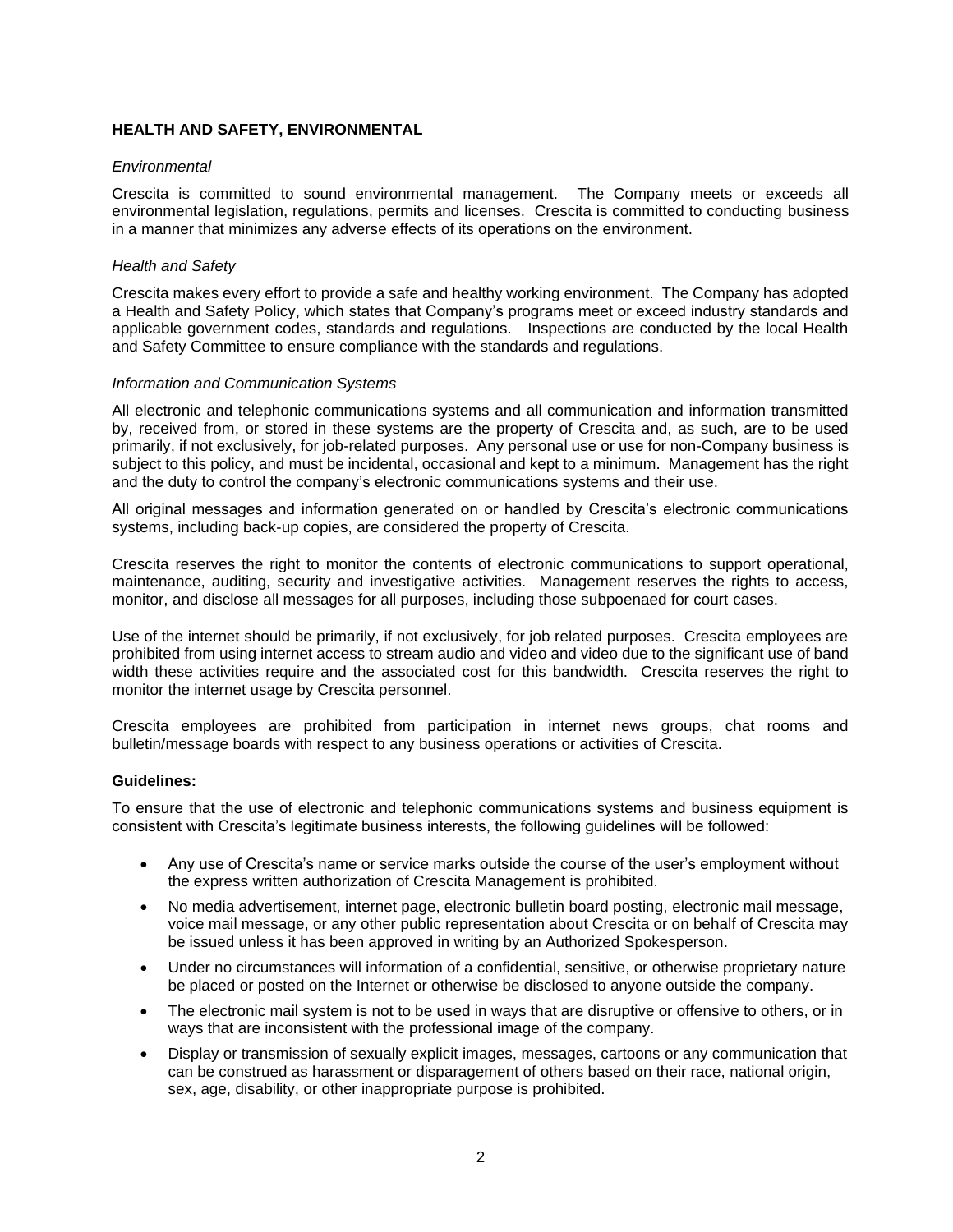- Any use of the electronic mail system to solicit outside business ventures, to disclose confidential, sensitive or proprietary information, or for any other inappropriate purpose is also prohibited.
- The information systems will be used exclusively for the transmittal of business-related information. The systems will not be used to solicit or address others regarding commercial, religious, or political causes, or for any other solicitations that are not work related, except as approved by Management.
- Installing or running any program which is not approved or provided by Crescita or downloading non-job-related material is prohibited. Specifically, screen savers, games, jokes, etc. are common vectors for viruses and other malware. This unauthorized software can compromise system security and stability.
- For security purposes, users may not share account or password information with another person. System accounts are to be used only by the assigned user of the account for authorized purposes. Users must take all necessary precautions to prevent unauthorized access to Internet services.

All users are personally accountable for messages that they originate or forward using Crescita's electronic or telephonic communications systems. Misrepresenting, obscuring, suppressing, or replacing a user's identity on an electronic communications system is prohibited. The practice of "Spoofing", which is the construction of electronic communications, so they appear to be from someone else, is prohibited. The user name, electronic mail address, organizational affiliation, time and date of transmission, and related information included with electronic messages or postings must always reflect the true originator, time, date, and place of origin of the messages or postings, as well as the true content of the original message.

Users with questions about how Crescita's systems and information can be handled securely and appropriately should contact the IT Department.

Any violation of this policy will result in appropriate disciplinary action, up to and including termination of employment and the exercise of other legal remedies that may be available to the Company.

#### *Personal Blogs*

Personal blogs or e-diaries are potentially disruptive to Crescita's operations and they must adhere to the following policies:

- $\triangleright$  Blogging must not be done on company time or using company computers.
- $\triangleright$  Blogs are not corporate communications and employees must not represent or imply that they are expressing the opinion of the company.
- ➢ Bloggers must never disclose any confidential or proprietary information concerning the company.
- $\triangleright$  Bloggers need to be mindful of their responsibilities to the company and their co-workers. Any content of a blog, which is contrary to any aspect of company policy, is strictly forbidden.

## **THIRD PARTY RELATIONSHIPS**

#### *Conflicts of Interest and Fair Dealings*

Crescita Personnel will ensure that no conflict of interest exists between their personal interests and those of Crescita. Crescita's Personnel are committed to conducting their business affairs with honesty and integrity. In dealing with customers, suppliers, contractors, competitors, existing and potential business partners and other Crescita employees, Crescita Personnel are required to avoid any relationship or activity that might create, or appear to create, a conflict between their personal interests and the interests of Crescita.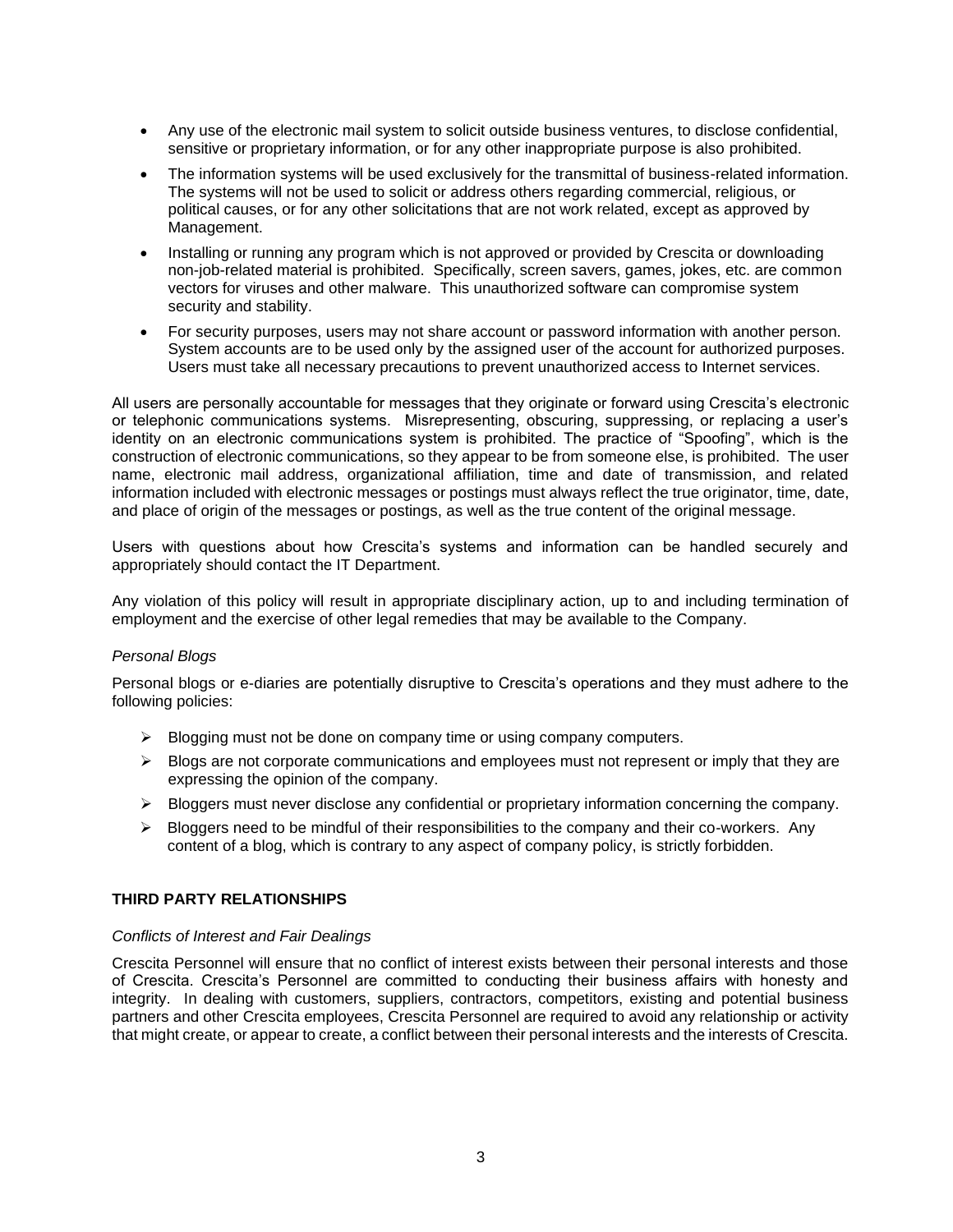#### *Competition*

Crescita competes in an ethical manner in compliance with laws that prohibit restraints of trade, unfair practices or abuse of economic power. The Company's policy prohibits Crescita Personnel from entering into or discussing any unlawful arrangement or understanding that may result in illegal business practices or illegal anticompetitive behaviour. Crescita Personnel do not slander competitors or their products, improperly seek competitor information or attempt to influence suppliers illegally.

#### *Ethical Business Conduct*

Crescita Personnel practice appropriate business judgment in extending business courtesies and do not accept or offer bribes, favours or kickbacks for the purpose of securing business transactions. In addition, Crescita Personnel will not solicit any cash, gifts or free services from any Crescita customer, supplier or contractor for their or their immediate family's or friends' personal benefit.

Crescita employees, other than "Authorized Spokesperson(s)", are not authorized to respond to any inquiries from the public, e.g. the investment community or the media, unless specifically asked to do so by an authorized spokesperson.

#### *Directorships*

Officers or directors of Crescita shall not act as a director or officer of any other corporation without prior disclosure to the Crescita Board of Directors. Employees who are not officers or directors shall not act as a director or officer of any other corporation without prior disclosure to and approval of the Chairman or Vice Chairman and Corporate Secretary. However, prior approval is not required to serve on boards of charities or non-profit organizations or in private family businesses that have no relation to the Company and its businesses.

#### **LEGAL COMPLIANCE**

#### *Compliance with Laws*

The Company expects Crescita Personnel to make every effort to become familiar with and comply with laws, rules and regulations affecting their activities and to ensure that those individuals reporting to them are aware of these laws, rules and regulations.

The Company's policy is to meet or exceed all applicable governmental requirements regarding its activities.

If employees are unsure as to the applicability of any law, they should refer the matter to their supervisor who may obtain advice from the Company's Chairman of the Board of Directors or the Chairman of the Compensation, Corporate Governance and Nominating Committee. Directors should seek advice from legal counsel.

#### *Insider Trading*

It is illegal for Crescita Personnel to purchase or sell Crescita shares based on inside information or to improperly disclose inside information to any third party. Crescita Personnel are required to comply with the Crescita Insider Trading Policy.

#### *Public Disclosure of Material Information*

Crescita complies with all applicable securities laws and regulations to ensure material, non-public information (inside information) is disclosed using proper authority and in accordance with the law. Crescita Personnel must comply with Crescita's Corporate Disclosure Policy and provide full, fair, accurate, understandable, and timely disclosure of material information in reports and documents filed with securities regulatory authorities and in other materials made available to the investing public.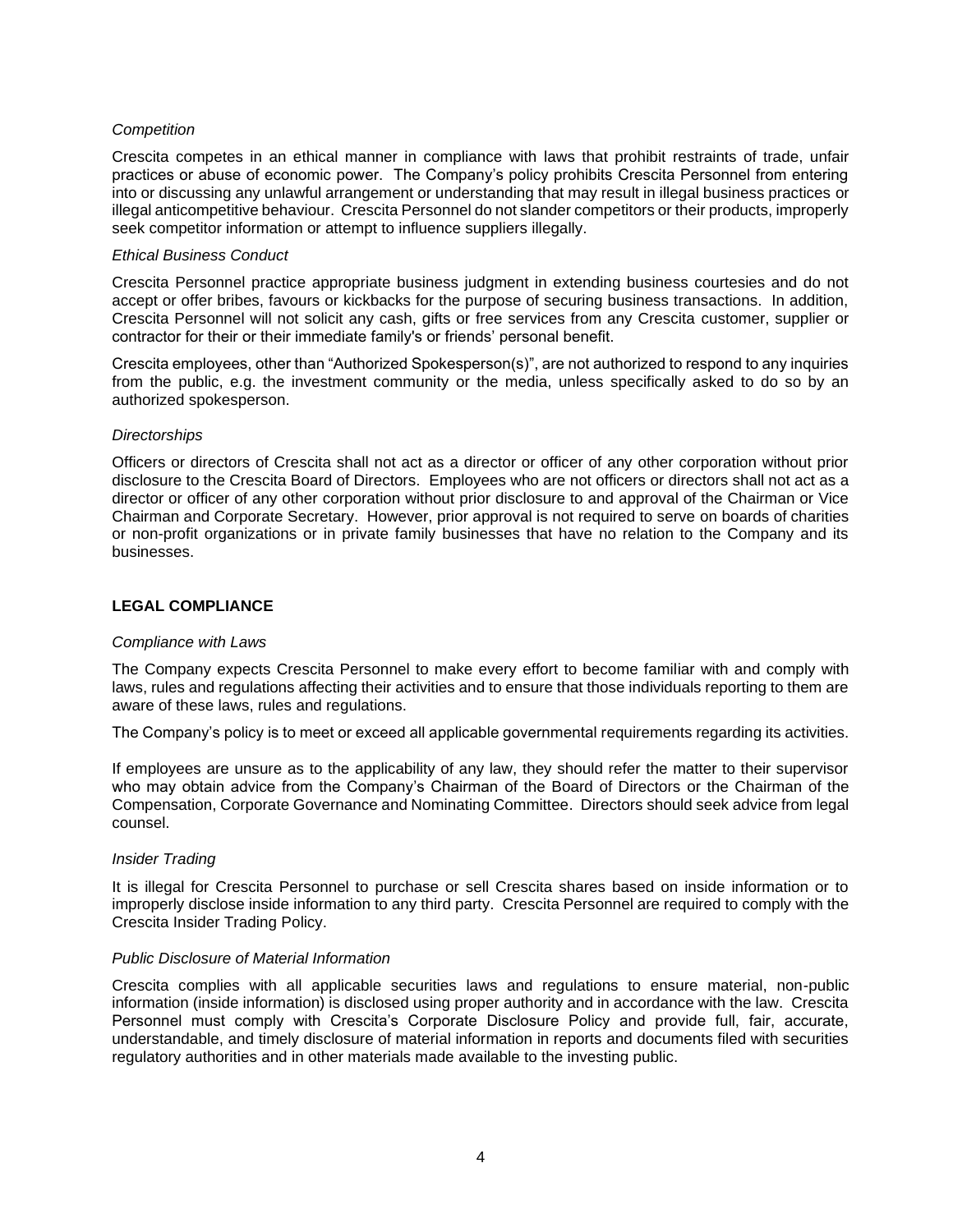### **INFORMATION, RECORDS AND PROPERTY**

#### *Financial Reporting*

Crescita complies with all financial reporting and accounting rules and regulations applicable to the Company, including regulatory, tax, financial reporting, and other legal requirements. The Company's financial records serve as a basis for managing the business and are crucial for meeting obligations to employees, customers, investors, and others. Crescita Personnel who make entries into financial records or who issue regulatory or financial reports, have a responsibility to fairly present all information in a truthful, accurate and timely manner.

#### *Record Retention*

Crescita maintains all records in accordance with laws and regulations regarding retention of business records. The term "business records" covers a broad range of files, reports, business plans, receipts, policies and communications, including hard copy, electronic, audio recording, microfiche and microfilm files whether maintained at work or at home.

#### *Protection of Company Assets*

The use of Crescita property for individual profit or any unlawful unauthorized personal or unethical purpose is prohibited. Crescita information, technology, intellectual property, buildings, land, equipment, machines, software and cash must be used for business purposes only, except as provided by Crescita policy or approved by your respective manager.

Crescita Personnel shall not intentionally damage or destroy the property of Crescita nor commit theft.

Crescita Personnel are required to authorize a Confidentiality Agreement when they are hired. Crescita Personnel must comply with all provisions of this agreement.

Crescita Personnel must follow all policies and procedures outlined in Crescita's Purchasing Guidelines and Expense Report Guidelines when ordering any goods or services for Crescita.

## **COMPLIANCE WITH THE CODE OF CONDUCT AND ETHICS**

Employees are required to comply with the Code of Conduct and Business Ethics and the underlying policies and procedures. Anyone who has a concern about what constitutes ethical conduct or whether a certain course of action violates the Code of Conduct and Business Ethics is expected to raise the concern immediately with their supervisor or the Manager, Human Resources. Any actual, possible or suspected violation must be reported immediately. Employees are strictly prohibited from taking retribution against another employee for reporting a violation.

Alternatively, if a Crescita Personnel is uncomfortable raising the concern with their supervisor or the Manager, Human Resources, they may report their concerns on a confidential basis via mail, e-mail or telephone to an outside reporting agency designated by Crescita. The outside agency will communicate the concern or alleged breach of this Code of Conduct and Business Ethics to appropriate management without revealing the identity or information that might allow management to identify the reporting person. If the concern is not resolved to the satisfaction of the Crescita Personnel after the completion of all steps typically used by the reporting agency, the concern will be brought to the attention of the Lead Director of the Crescita Board of Directors.

There will be no reprisals against Crescita Personnel for good faith reporting of compliance concerns or violations.